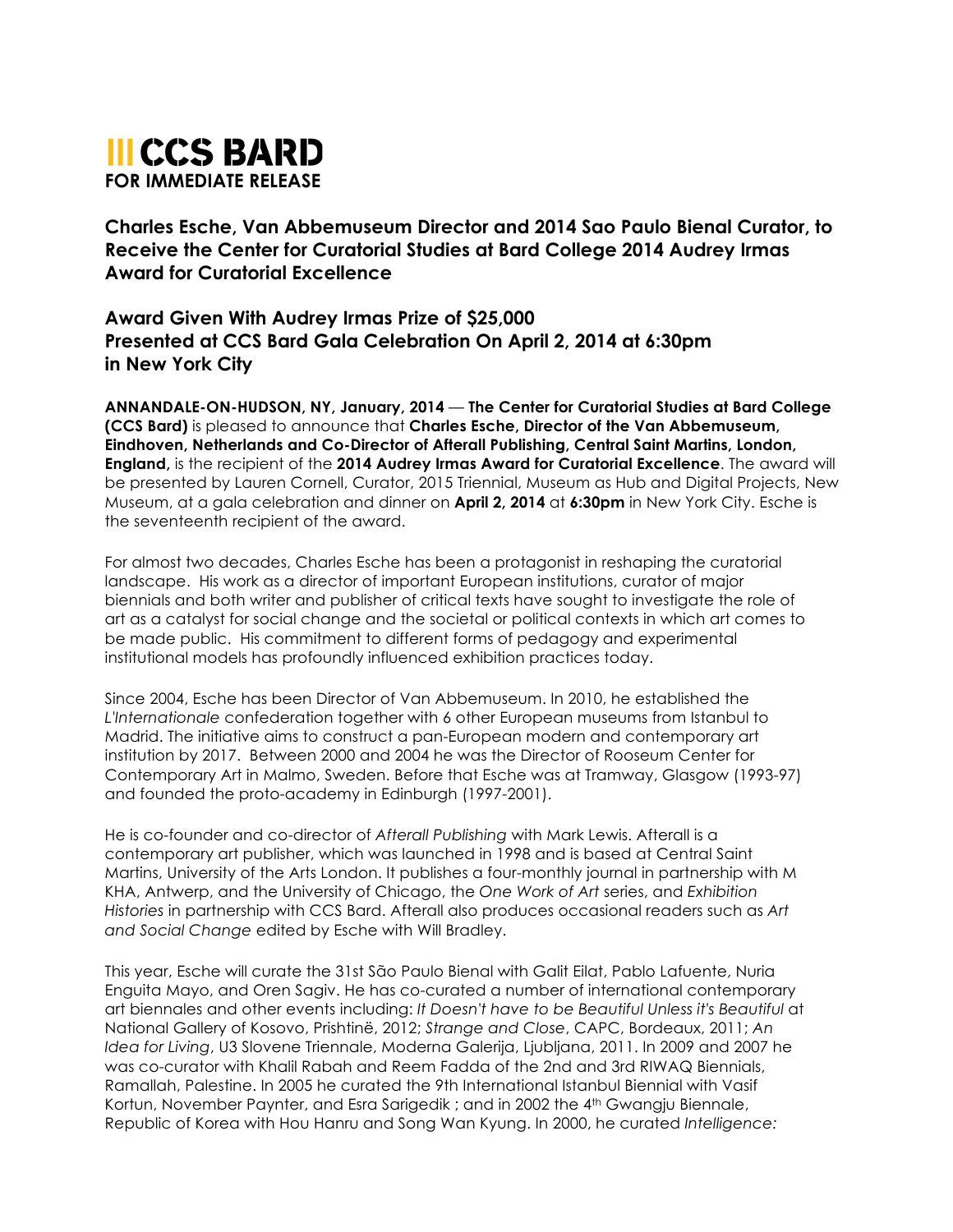*Tate Triennial* at Tate Britain, London with Virginia Button, and *Amateur: Variable Research Initiatives* at Kunstmuseum, Göteborg with Adam Szymczyk and Mark Kramer.

In 2012 he received the European Cultural Foundation's Princess Margriet Award for Cultural Changemakers in Brussels and in 2013 the Minimum Prize from the Pistoletto Foundation, Biella. Esche was born in 1962 in England and lives between Edinburgh, Eindhoven and São Paulo.

The award has been designed by artist Lawrence Weiner, and is based on his 2006 commission *Bard Enter*, conceived for the entrance to the Hessel Museum of Art at CCS Bard. The award also comes with the **Audrey Irmas Prize of \$25,000.** 

## **About CCS Bard's Audrey Irmas Award for Curatorial Excellence**

For sixteen years, the Center for Curatorial Studies at Bard College has celebrated and awarded the individual achievements of a leading curator or curators whose lasting contributions have shaped the way we conceive of exhibition-making today. For the third time, the 2014 award will be given under the name of patron **Audrey Irmas**, who has bestowed the endowment for the Award. Irmas is a board member of CCS Bard and an active member of the Los Angeles arts and philanthropic community.

The awardee is selected by an independent panel of leading contemporary art curators, museum directors, and artists. Past recipients include Harald Szeemann (1998), Marcia Tucker (1999), Kasper König (2000), Paul Schimmel (2001), Susanne Ghez (2002), Kynaston McShine (2003), Walter Hopps (2004), Kathy Halbreich and Mari Carmen Ramírez (2005), Lynne Cooke and Vasif Kortun (2006), Alanna Heiss (2007), Catherine David (2008), Okwui Enwezor (2009), Lucy Lippard (2010), Helen Molesworth (2011), Hans Ulrich Obrist (2011), Ann Goldstein (2012), Elisabeth Sussman (2013). The award reflects CCS Bard's commitment to recognizing individuals who have defined new thinking, bold vision, and dedicated service to the field of exhibition practice.

#### **About the Center for Curatorial Studies**

The Center for Curatorial Studies at Bard College (CCS Bard) is an exhibition, education, and research center dedicated to the study of art and curatorial practices from the 1960s to the present day.

In addition to the CCS Bard Galleries and Hessel Museum of Art, the Center houses the Marieluise Hessel Collection, as well as an extensive library and curatorial archives that are accessible to the public. The Center's two-year M.A. program in curatorial studies is specifically designed to deepen students' understanding of the intellectual and practical tasks of curating contemporary art. Exhibitions are presented year-round in the CCS Bard Galleries and Hessel Museum of Art, providing students with the opportunity to work with world-renowned artists and curators. The exhibition program and the Hessel Collection also serve as the basis for a wide range of public programs and activities exploring art and its role in contemporary society.

Founded in 1990, the Center for Curatorial Studies at Bard College opened its doors in 1992.

## **General information on the Center for Curatorial Studies at Bard College can be found on the website: www.bard.edu/ccs.**

For more information on the Audrey Irmas Award for Curatorial Excellence Award Gala Dinner or to purchase tickets, please contact:

Ramona Rosenberg, CCS Bard Tel: +1 (845) 758-7574 Email: rrosenberg@bard.edu